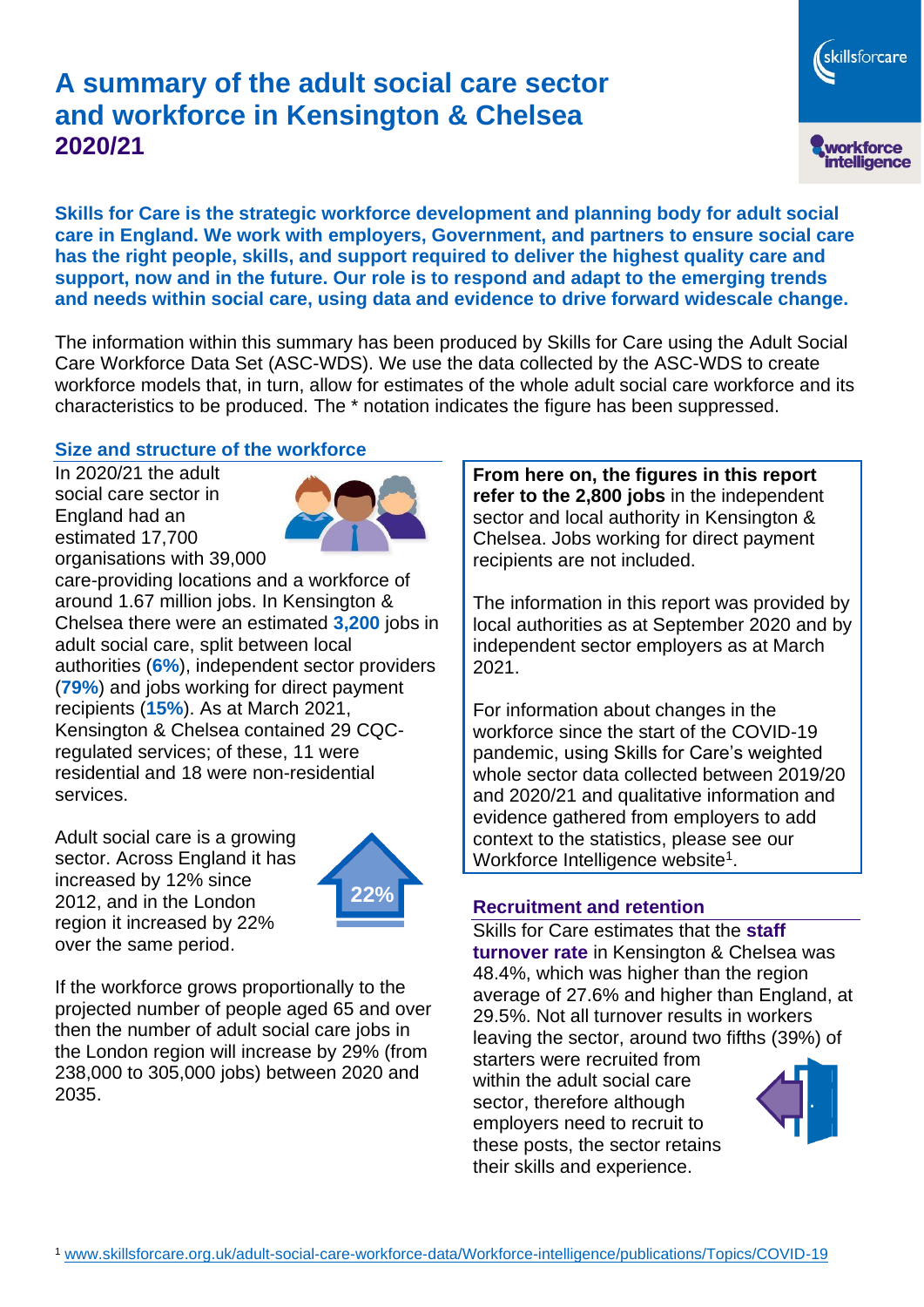Adult social care has an experienced 'core' of workers. Workers in Kensington & Chelsea had on average **7.6 years of experience in the sector** and 80% of the workforce had been working in the sector for at least three years.

Using both workforce intelligence evidence and our links with employers and stakeholders across England, we know that recruitment and retention is one of the largest issues faced by employers. We have many resources and tools available to help, for example the 'Values-based recruitment and retention toolkit'<sup>2</sup> and 'Seeing potential: widen your talent pool'. <sup>3</sup> For more information please visit: [www.skillsforcare.org.uk/recruitment-retention](http://www.skillsforcare.org.uk/recruitment-retention)

### **Employment information**

We estimate Kensington & Chelsea had **2,800** adult social care jobs employed in the local authority and independent sectors. These included 225 managerial roles, 150 regulated professionals, 2,100 direct care (including 1,700 care workers), and 300 othernon-care proving roles.

The average number of **sickness days** taken in the last year in Kensington & Chelsea was 10.1, (8.5 in London and 9.5 across England). With an estimated directly employed workforce of 2,600, this would mean employers in Kensington & Chelsea lost approximately **26,000 days to sickness in 2020/21**. In England levels of staff sickness have nearly doubled over the course of the pandemic between 2019/20 and 2020/21, in total around 6 million extra days were lost to sickness than in the year before.

Around two fifths (43%) of the workforce in Kensington & Chelsea were on zero-hours contracts. Over half (61%) of the workforce usually worked full-time hours and 39% were part-time.

#### **Chart 1. Proportion of workers on zero hours contracts by area**





## **Workforce demographics**

The majority (82%) of the workforce in Kensington & Chelsea were female, and the average age was 44.8 years old. Workers aged



24 and under made up 4% of the workforce and workers aged over 55 represented 24%. Given this age profile approximately 650 people will be reaching retirement age in the next 10 years.

Nationality varied by region, in England 83% of the workforce identified as British, while in the London region this was 63%. An estimated 65% of the workforce in Kensington & Chelsea identified as British, 15% identified as of an EU nationality and 20% a non-EU nationality, therefore there was a higher reliance on non-EU than EU workers.

## **Pay**



Table 1 shows the full-time equivalent annual or hourly pay rate of selected job roles in Kensington & Chelsea (area), London (region) and England. All

figures represent the independent sector as at March 2021, except social workers which represent the local authority sector as at September 2020. At the time of analysis, the National Living Wage was £8.72.

#### **Table 1. Average pay rate of selected job roles by area**

|                                 | England | Region  | Area    |
|---------------------------------|---------|---------|---------|
| Full-time equivalent annual pay |         |         |         |
| Social Worker <sup>t</sup>      | £37,100 | £44,500 | £48,600 |
| Registered nurse                | £33,600 | £34,700 | £35,000 |
| <b>Hourly pay</b>               |         |         |         |
| National Living<br>Wage         | £8.72   | £8.72   | £8.72   |
| Senior care worker              | £10.00  | £10.43  | £10.87  |
| Care worker                     | £9.29   | £9.70   | £10.02  |
| Support and<br>outreach         | £9.53   | £10.19  | £10.45  |

†Local authority social workers only.

Please note that pay varies by sector, with local authority pay generally being higher than independent sector pay.

[www.skillsforcare.org.uk/vba](http://www.skillsforcare.org.uk/vba)